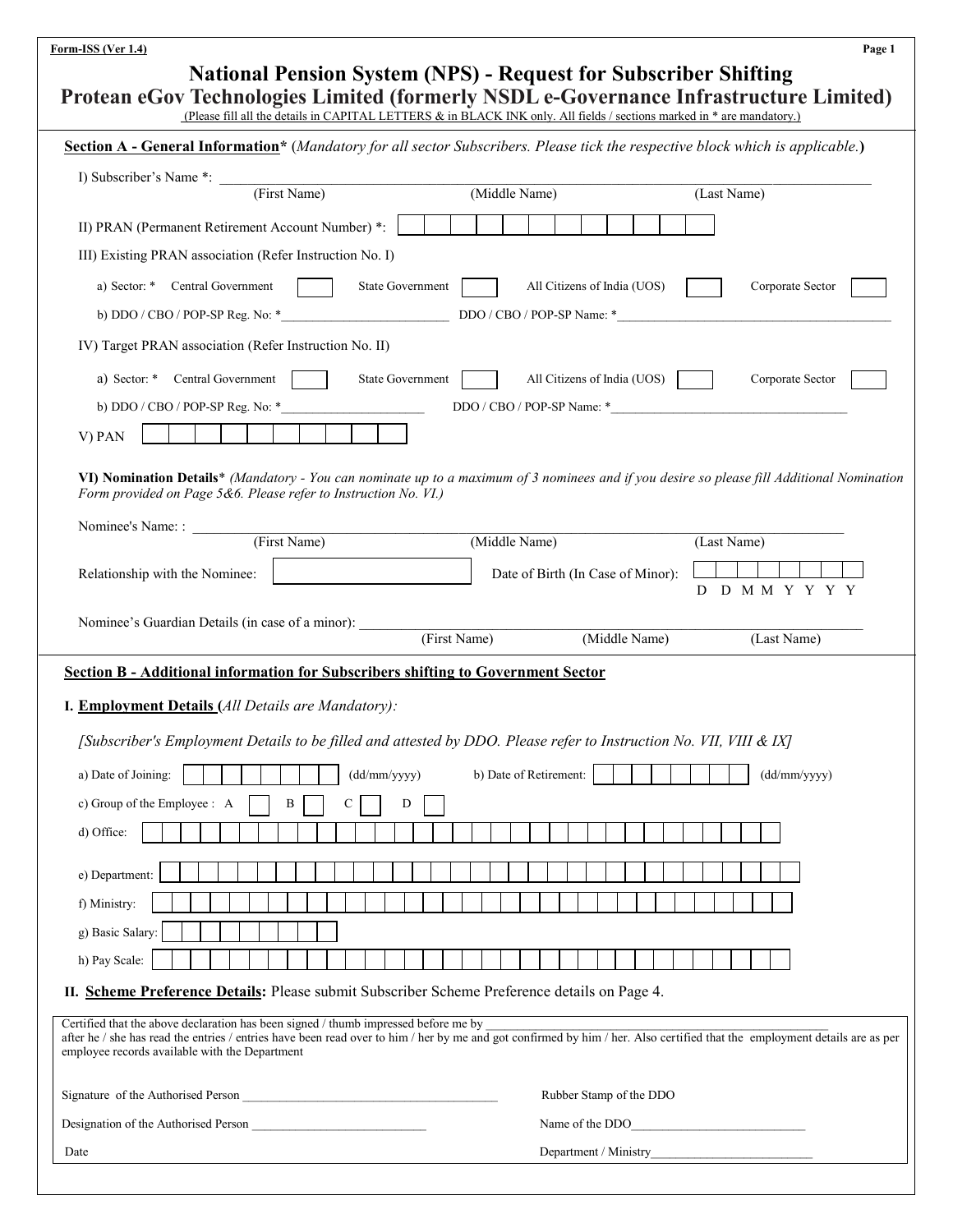| Form-ISS (Ver 1.4)<br>Page 2                                                                                                                                                                                                                                                                                                                                                                                          |
|-----------------------------------------------------------------------------------------------------------------------------------------------------------------------------------------------------------------------------------------------------------------------------------------------------------------------------------------------------------------------------------------------------------------------|
| Section C - Additional information for Subscribers shifting to All Citizens of India (UOS) & Corporate Sector                                                                                                                                                                                                                                                                                                         |
| I. Subscriber Scheme Preference*:                                                                                                                                                                                                                                                                                                                                                                                     |
| (If 'No, please submit details on Page 4)<br>Do you wish to continue with the existing Pension Fund and Investment Option: Yes<br>$\overline{N}$ o                                                                                                                                                                                                                                                                    |
| • If Subscriber is shifting to Corporate sector, applicable only if the target Corporate has given the option of selecting scheme preference to<br>the associated employees.                                                                                                                                                                                                                                          |
| • If Subscriber is shifting from Government Sector, please submit Subscriber Scheme Preference details on Page 4.                                                                                                                                                                                                                                                                                                     |
| II. KYC details* (Applicable only if Subscriber is shifting from Government Sector. Refer Instruction No. X)                                                                                                                                                                                                                                                                                                          |
| a)                                                                                                                                                                                                                                                                                                                                                                                                                    |
| b)                                                                                                                                                                                                                                                                                                                                                                                                                    |
| c)                                                                                                                                                                                                                                                                                                                                                                                                                    |
| <b>Existing Customer:</b><br>d)                                                                                                                                                                                                                                                                                                                                                                                       |
| the requirement for opening NPS account and are in compliance with PMLA Rules.                                                                                                                                                                                                                                                                                                                                        |
| Deposit Account (applicable in case of Bank PoP).                                                                                                                                                                                                                                                                                                                                                                     |
| III. Employment Details* (Applicable if Subscriber is shifting to Corporate Sector. To be verified by the Corporate Office of the Subscriber.)                                                                                                                                                                                                                                                                        |
|                                                                                                                                                                                                                                                                                                                                                                                                                       |
| a) Date of Joining*:<br>b) Date of Retirement*:<br>D D M M Y Y Y Y<br>D D M M Y Y Y Y                                                                                                                                                                                                                                                                                                                                 |
| c) Employee ID*:<br>d) CHO Reg No*:                                                                                                                                                                                                                                                                                                                                                                                   |
| Certified that the above declaration has been signed before me by<br>after he / she has read the entries / entries have been read over to him / her by me and got confirmed by him / her. Also certified that the employment details are as per<br>employee records available with the Corporate.                                                                                                                     |
|                                                                                                                                                                                                                                                                                                                                                                                                                       |
| Designation of the Authorised Person<br>Rubber Stamp of the Corporate                                                                                                                                                                                                                                                                                                                                                 |
| Declaration (Applies to Subscribers across all sectors):                                                                                                                                                                                                                                                                                                                                                              |
| I agree to be bound by the terms and conditions for the target sector (in which my PRAN will belong after processing of this Intersector Shifting<br>request) and understand that CRA may, as approved by PFRDA, amend any of the services completely or partially without any new Declaration /<br>Undertaking being signed. Further, I agree to pay all the necessary charges, as applicable, of the target sector. |
| Signature/Left Thumb impression of Subscriber*___________________________________<br>Date and the same state of the state of the state of the state of the state of the state of the state of the state of the state of the state of the state of the state of the state of the state of the state of the state of                                                                                                    |
| For Office use only (To be filled up by the officer accepting the form)                                                                                                                                                                                                                                                                                                                                               |
| Nodal Office Registration Number:                                                                                                                                                                                                                                                                                                                                                                                     |
| Received at:                                                                                                                                                                                                                                                                                                                                                                                                          |
| Details verified by:                                                                                                                                                                                                                                                                                                                                                                                                  |
| Receipt Number issued by the receiving office (only for POP-SP)                                                                                                                                                                                                                                                                                                                                                       |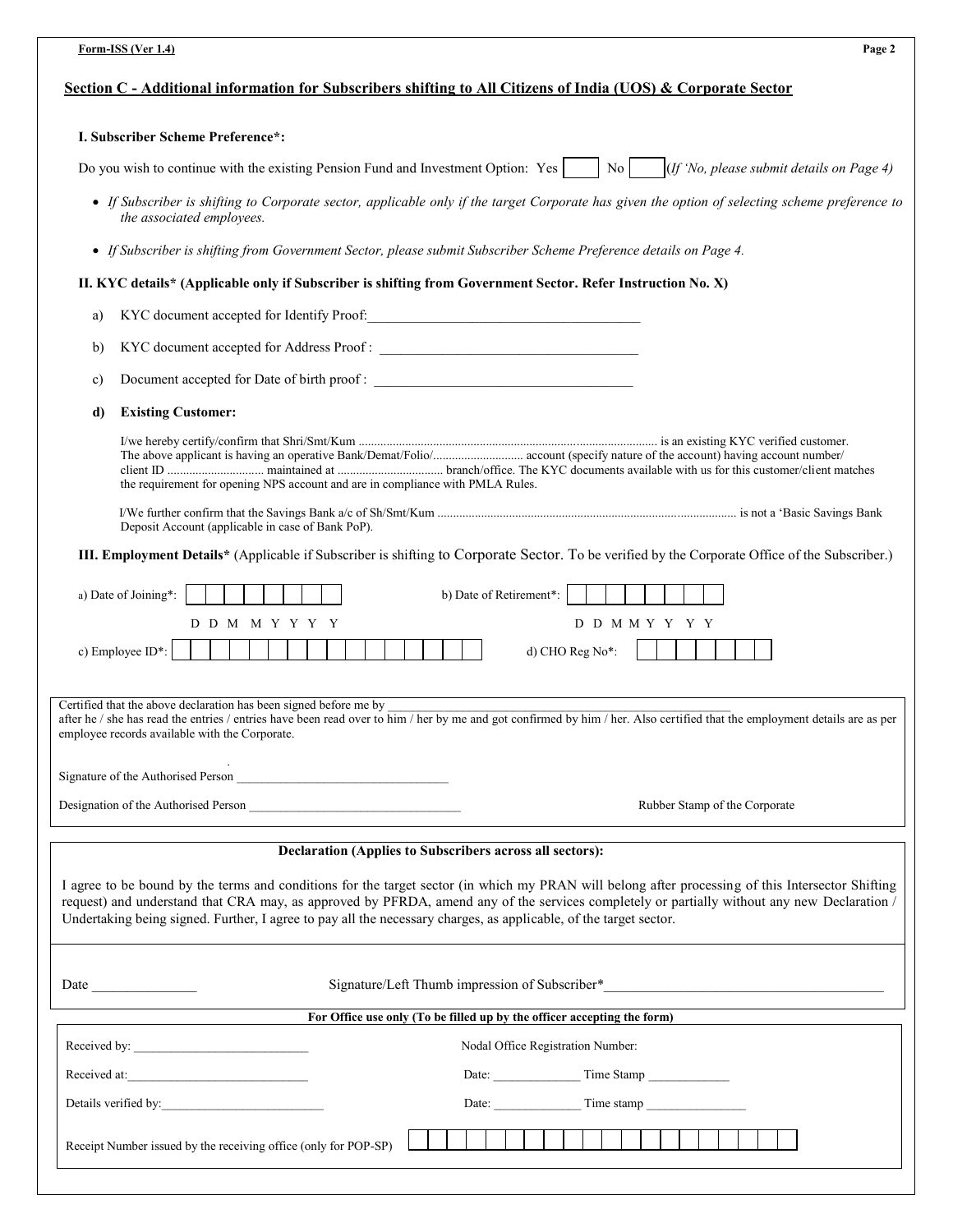#### **Form-ISS (Ver 1.4) Page 3**

## **INSTRUCTIONS FOR FILLING THE FORM**

I. Details of the DDO / CBO / POP-SP with which the PRAN is currently associated.

- II. Details of the DDO / CBO / POP-SP with which the PRAN will be associated after shifting.
- III. Please quote the correct PRAN and attach a copy of the PRAN card.
- IV. This form is to be used by the Subscriber only.
- V. Sector for 'Existing PRAN association' and 'Target PRAN association' can be the same only if a Subscriber is shifting from one State Government to another State.
- VI. In case of more than one nominee, percentage share value for all the nominees must be integer. Decimals/Fractional values shall not be accepted in the nomination(s). Sum of percentage share across all the nominees must be equal to 100. If sum of percentage is not equal to 100, entire nomination will be rejected.
- VII. Employment details are to be captured in CRA system by the target PAO/DTO/DTA along with other details, if the Subscriber is shifting from UOS to Central / State Government sector.
- VIII.Nodal Office have to modify the employment details of the Subscriber after the shifting of the PRAN, in case of Subscriber Shifting from Central Government to State Government or vice versa or across two State Governments, i.e, both existing and new PRAN association are Government Sectors.
- IX. On execution of Subscriber Shifting request, Nodal Office shall ensure that the Subscriber is FATCA compliant in the CRA system (Applicable if subscriber is registered on/after July 1, 2014).
- X. Illustrative list of documents acceptable as proof of identity and address.

| S.No            | Proof of Identity (Copy of any one)                                                                                                                                                                                                                                                                                    | S.No           | Proof of Address (Copy of any one)                                                                                                                                                                                                                                                                                                                                                                                                         |
|-----------------|------------------------------------------------------------------------------------------------------------------------------------------------------------------------------------------------------------------------------------------------------------------------------------------------------------------------|----------------|--------------------------------------------------------------------------------------------------------------------------------------------------------------------------------------------------------------------------------------------------------------------------------------------------------------------------------------------------------------------------------------------------------------------------------------------|
|                 | Passport issued by Government of India.                                                                                                                                                                                                                                                                                | 1              | Passport issued by Government of India                                                                                                                                                                                                                                                                                                                                                                                                     |
| $\overline{2}$  | Ration card with photograph.                                                                                                                                                                                                                                                                                           | $\overline{2}$ | Ration card with photograph and residential address                                                                                                                                                                                                                                                                                                                                                                                        |
| 3               | Bank Pass book or certificate with Photograph.                                                                                                                                                                                                                                                                         | 3              | Bank Pass book or certificate with photograph and residential<br>address                                                                                                                                                                                                                                                                                                                                                                   |
| 4               | Certificate of the POP for an existing customer.                                                                                                                                                                                                                                                                       | $\overline{4}$ | Certificate of the POP for an existing customer.                                                                                                                                                                                                                                                                                                                                                                                           |
| 5               | Voters Identity card with photograph and residential address.                                                                                                                                                                                                                                                          | 5              | Voters Identity card with photograph and residential address                                                                                                                                                                                                                                                                                                                                                                               |
| 6               | Valid Driving license with photograph                                                                                                                                                                                                                                                                                  | 6              | Valid Driving license with photograph and residential address                                                                                                                                                                                                                                                                                                                                                                              |
| $\overline{7}$  | Certificate of identity with photograph signed by a Member<br>of Parliament or Member of Legislative Assembly                                                                                                                                                                                                          | $\overline{7}$ | Letter from any recognized public authority at the level of Gazetted<br>officer like District Magistrate, Divisional commissioner, BDO,<br>Tehsildar, Mandal Revenue Officer, Judicial Magistrate etc.                                                                                                                                                                                                                                     |
| 8               | PAN Card issued by Income tax department                                                                                                                                                                                                                                                                               | 8              | Certificate of address with photograph signed by a Member of<br>Parliament or Member of Legislative Assembly                                                                                                                                                                                                                                                                                                                               |
| $\mathbf Q$     | Aadhar Card / letter issued by Unique Identification<br>Authority of India                                                                                                                                                                                                                                             | $\mathbf Q$    | Aadhar Card / letter issued by Unique Identification Authority of India<br>clearly showing the address                                                                                                                                                                                                                                                                                                                                     |
| 10 <sup>1</sup> | Job cards issued by NREGA duly signed by an officer of<br>the State Government                                                                                                                                                                                                                                         | 10             | Job cards issued by NREGA duly signed by an officer of the State<br>Government                                                                                                                                                                                                                                                                                                                                                             |
| 11              | Identity card issued by Central/State government and its<br>Departments, Statutory/ Regulatory Authorities, Public<br>Sector Undertakings, Scheduled commercial Banks, Public<br>Financial Institutions, Colleges affiliated to universities and<br>Professional Bodies such as ICAI, ICWAI, ICSI, Bar<br>Council etc. | 11             | The identity card/document with address or letter of allotment of<br>accommodation issued by any of the following: Central/State<br>Government and its Departments, Statutory/Regulatory Authorities,<br>Public Sector Undertakings, Scheduled Commercial Banks, Financial<br>Institutions and listed companies for their employees. Pension or<br>Family Pension Payment Orders issued by Govt. Departments or PSU<br>containing address. |
| 12              | Photo. Identity Card issued by Defence, Paramilitary and<br>Police department's                                                                                                                                                                                                                                        | 12             | Latest Electricity/water/piped gas bill in the name of the Subscriber /<br>Claimant and showing the address (less than 2 months old)                                                                                                                                                                                                                                                                                                       |
| 13              | Ex-Service Man Card issued by Ministry of Defence to<br>their employees.                                                                                                                                                                                                                                               | 13             | Latest Telephone bill (landline & postpaid mobile) in the name of the<br>Subscriber / Claimant and showing the address (less than 2 months old)                                                                                                                                                                                                                                                                                            |
| 14              | Photo Credit card.                                                                                                                                                                                                                                                                                                     | 14             | Latest Property/house Tax receipt (not more than one year old)                                                                                                                                                                                                                                                                                                                                                                             |
|                 |                                                                                                                                                                                                                                                                                                                        | 15             | Existing valid registered lease agreement of the house on stamp paper<br>(in case of rented/leased accommodation)                                                                                                                                                                                                                                                                                                                          |
| Note:           |                                                                                                                                                                                                                                                                                                                        |                |                                                                                                                                                                                                                                                                                                                                                                                                                                            |

You are required to bring original documents & two self-attested photocopies for verification.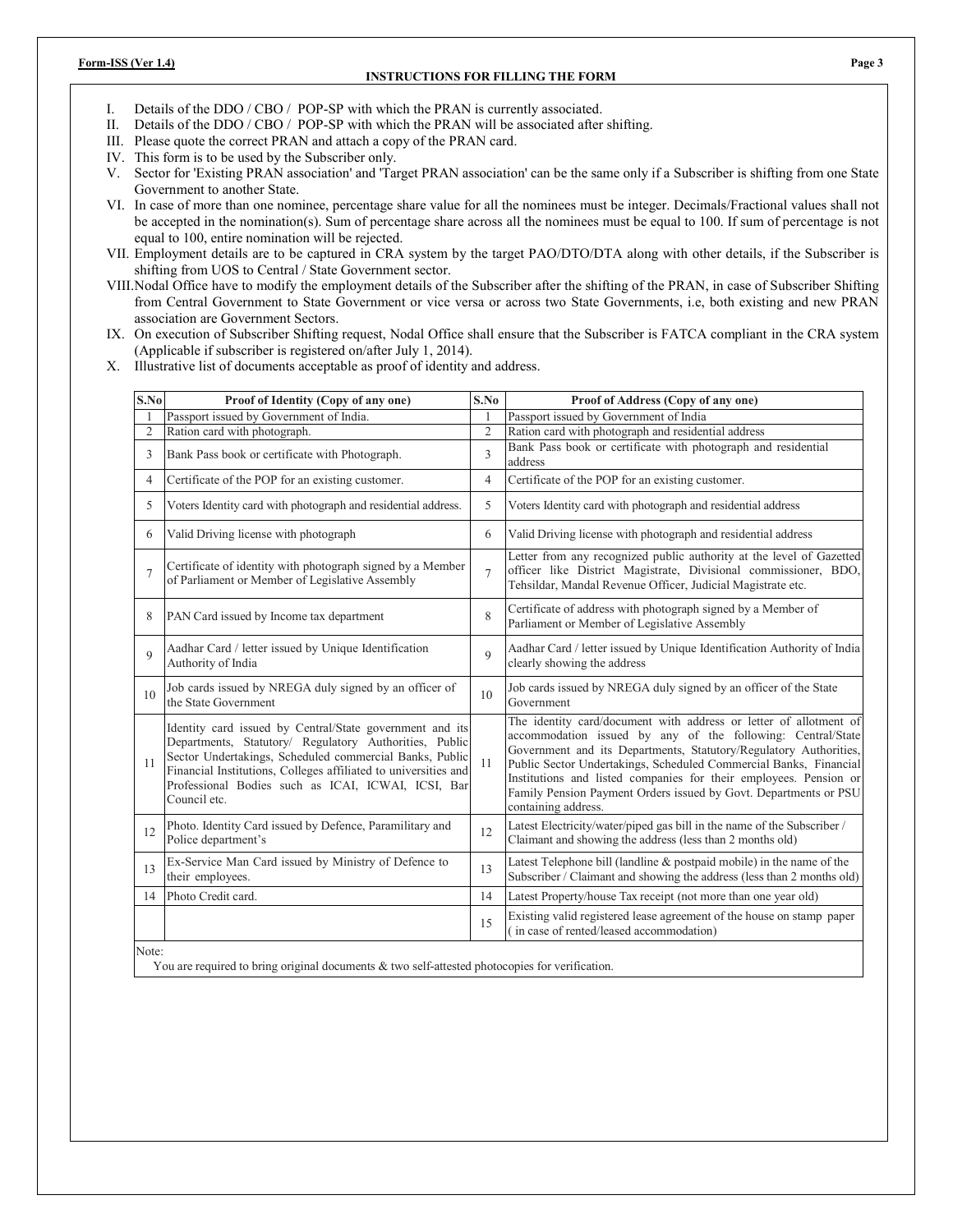#### **SUBSCRIBER SCHEME PREFERENCE:**

## **(i). PENSION FUND SELECTION – (TIER I): Please read below conditions before opting for the choice of Pension Funds:**

 **1. Government Sector**: The following Pension Funds (PFs) will act jointly as default PFs, if choice is not exercised by the government employee/subscriber (a) LIC Pension Fund Limited (b) SBI Pension Funds Pvt. Limited (c) UTI Retirement Solutions Ltd.

 In case of Central Autonomous Bodies (CAB)/ State Government (SG)/State Autonomous Bodies (SAB) employees, selection made under this section needs to be ignored, if choice to employees is not notified by the respective State Govt/Ministry.

 **2. All Citizens of India Sector:** Subscribers have the option to choose the available PFs as per their choice in the table below.

 **3. Corporate Sector:** Subscribers shall have the option to choose the available PFs as per the below table in consultation with their respective Employer.

| Name of the Pension Fund (Please select only one)                | Please Tick $(\forall)$ only one | <b>Default Choice of Pension Funds</b>                |
|------------------------------------------------------------------|----------------------------------|-------------------------------------------------------|
| LIC Pension Fund Limited                                         |                                  | Available in Government sector, if                    |
| <b>SBI Pension Funds Private Limited</b>                         |                                  | employee/subscriber does not exercise<br>choice of PF |
| UTI Retirement Solutions Limited                                 |                                  |                                                       |
| <b>ICICI Prudential Pension Funds Management Company Limited</b> |                                  |                                                       |
| Kotak Mahindra Pension Fund Limited                              |                                  |                                                       |
| HDFC Pension Management Company Limited                          |                                  |                                                       |
| Aditya Birla Sun Life Pension Management Limited                 |                                  |                                                       |

\* Selection of 01 Pension Fund is mandatory for All Citizens subscriber

**(ii). <b>INVESTMENT OPTION** [Please Tick  $(\sqrt{})$  in the box given below showing your investment option].

Active Choice | Auto Choice

Please note:

- 1. In case you select Active Choice fill up section (iii) below and if you select Auto Choice fill up section (iv) below.
- 2. In case you do not indicate any investment option, your funds will be invested in Auto Choice (LC 50).
- 3. In case you have opted for Auto Choice and fill up section (iii) below relating to Asset Allocation, the Asset Allocation instructions will be ignored and investment will be made as per Auto Choice (LC 50).

#### **(iii) ACTIVE CHOICE-ASSET ALLOCATION (To be filled up only in case you have selected 'Active Choice' the investment option)**

| <b>Asset Class</b> |               |              |              |                | Total                                                                | Note:1. Asset class E-Equity and related instruments; Asset class |  |  |  |
|--------------------|---------------|--------------|--------------|----------------|----------------------------------------------------------------------|-------------------------------------------------------------------|--|--|--|
|                    | (Cannot       | (Max up      | (Max up      | (Cannot        |                                                                      | C-Corporate debt and related instruments; Asset class G-          |  |  |  |
|                    | exceed $75%$  | to $100\%$ ) | to $100\%$ ) | exceed $5\%$ ) |                                                                      | Government Bonds and related instruments; Asset Class A-          |  |  |  |
|                    |               |              |              |                |                                                                      | Alternative Investment Funds including instruments like CMBS,     |  |  |  |
| Specify $\%$       |               |              |              |                | 100%                                                                 | MBS, REITS, AIFs, Invlts. Etc.                                    |  |  |  |
| Choices in         |               |              |              | Not.           | In case of Government employee/subscriber the Active choice of Asset |                                                                   |  |  |  |
| Govt sector        | Not available |              | Available    | available      | Allocation is restricted to Asset Class 'G' only                     |                                                                   |  |  |  |

Please note:

- 1. Upto 50 years of age, the maximum permitted Equity Investment is 75% of the total asset allocation.
- 2. From 51 years and above, maximum permitted Equity Investment will be as per the equity allocation matrix provided in **Annexure A**. The tapering off of equity allocation will be carried out as per the matrix on date of birth.
- 3. The total allocation across E, C, G and A asset classes must be equal to 100%. In case, the allocation is left blank and/or does not equal 100%, the application shall be rejected.

#### **(iv) AUTO CHOICE OPTION (to be filled up only in case you have selected the 'Auto Choice' investment option. In case, you do not indicate a choice of LC, your funds will be invested as per LC 50.)**

| Life Cycle (LC)<br>Funds | Please Tick<br>$(\sqrt{})$ Only<br>One | Choices in<br>Govt sector | Note:<br>1. LC 75- It is the Life cycle fund where the Cap to Equity investments is 75% of the total asset                                                                                 |
|--------------------------|----------------------------------------|---------------------------|--------------------------------------------------------------------------------------------------------------------------------------------------------------------------------------------|
| LC75                     |                                        | Not available             | 2. LC 50- It is the Life cycle fund where the Cap to Equity investments is 50% of the total asset                                                                                          |
| LC50                     |                                        |                           | 3. LC 25- It is the Life cycle fund where the Cap to Equity investments is 25% of the total asset<br>4. Govt. employee can exercise Auto Choice of Asset Allocation for LC 25 & LC 50 only |
| LC25                     |                                        | Available                 |                                                                                                                                                                                            |

Date: Place:

Name of Subscriber: **Name of Subscriber: Name of Subscriber: Name of Subscriber: Name of Subscriber: Name of Subscriber: Name of Subscriber: Name of Subscriber: Name of Subscriber: Name of Subscriber: Nam** (\* LTI in case of male and RTI in case of females)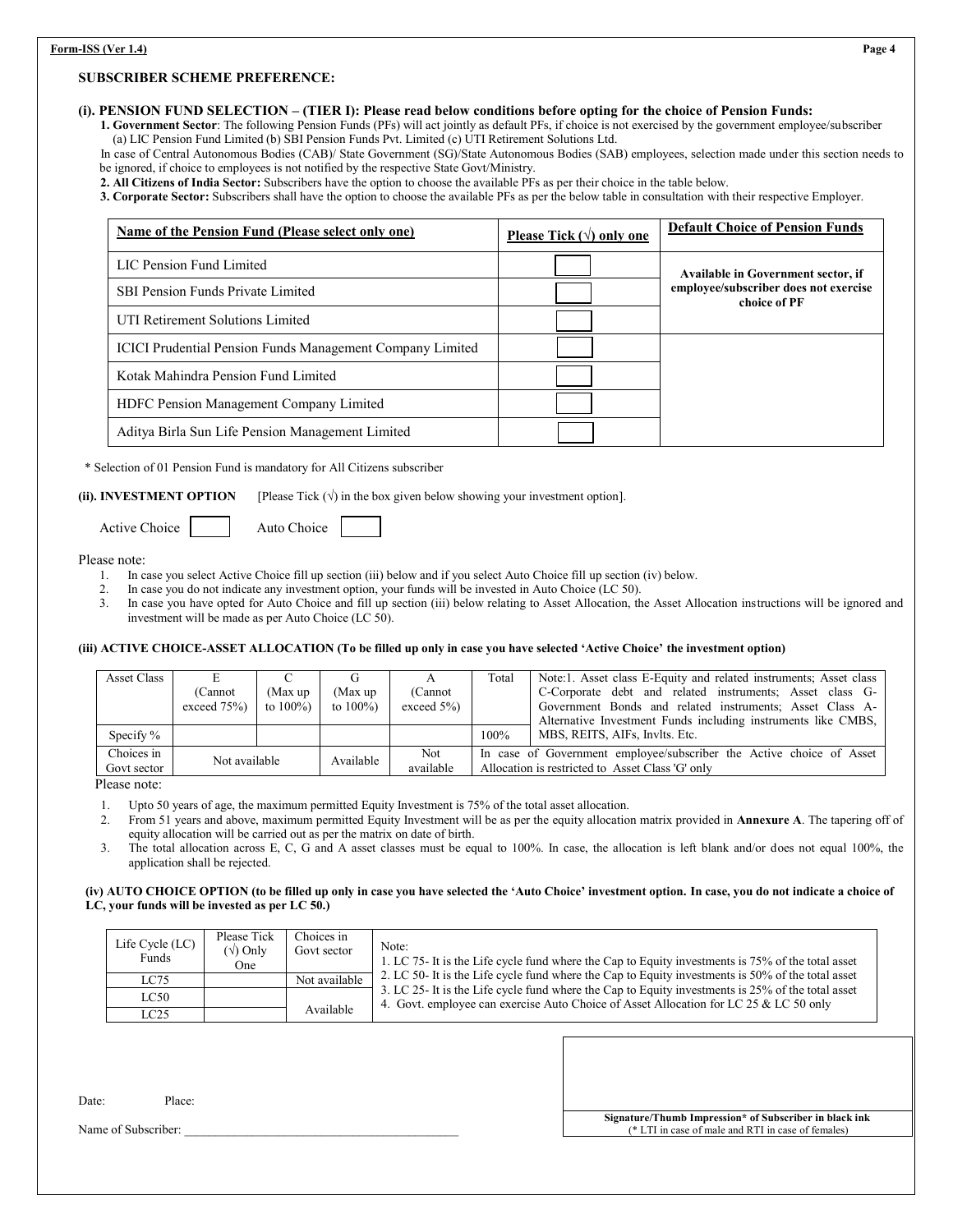# **ADDITIONAL NOMINATION FORM**

The details of nominees to whom the outstanding pension wealth of the Subscriber is payable in case of the demise of the Subscriber before entire proceeds are withdrawn is to be provided hereunder (Please refer instruction no: VI). Also, please note that in case of demise of the Subscriber after opting for deferred withdrawal, all the outstanding pension wealth present in the NPS account of the Subscriber shall be withdrawn upon receiving the request and paid to the nominees as mentioned in this form and the same would be treated as full and final discharge of the obligation.

|                                                                                                                                     |  |  | hereby nominate the person(s) mentioned below |  |
|-------------------------------------------------------------------------------------------------------------------------------------|--|--|-----------------------------------------------|--|
| who is/are member(s)/ of my family to receive the amount in my PRAN account under National Pension System in the event of my death. |  |  |                                               |  |

### **1. Name of the Nominee\*:**

| <b>1st Nominee</b> | 2nd Nominee | 3rd Nominee |
|--------------------|-------------|-------------|
| First Name         | First Name  | First Name  |
| Middle Name        | Middle Name | Middle Name |
| Last Name          | Last Name   | Last Name   |
|                    |             |             |
|                    |             |             |

# **2. Present Communication address of the Nominees\*:**

| <b>Address of 1st Nominee</b> | <b>Address of 2nd Nominee</b> | <b>Address of 3rd nominee</b> |
|-------------------------------|-------------------------------|-------------------------------|
|                               |                               |                               |
|                               |                               |                               |
|                               |                               |                               |
|                               |                               |                               |
|                               |                               |                               |
|                               |                               |                               |

# **3. Date of Birth\*** (Only in case of a minor. In DD/MM/YYYY):

| ⊥st.<br>Nominee | ~<br>2nd<br>Nominee. | −3rc<br>' Nominec |
|-----------------|----------------------|-------------------|
|-----------------|----------------------|-------------------|

# **4. Relationship with the Nominee\*:**

| 1st     | 2 <sub>nd</sub> | ərd     |  |
|---------|-----------------|---------|--|
| lominee | Nominee         | vominee |  |
|         |                 |         |  |

# **5. Percentage Share\*:**

| ш<br>` | $\mathbf{u}$ | m0 | п.<br>70 | -<br>,,, |                          |
|--------|--------------|----|----------|----------|--------------------------|
|        | __           |    |          |          | $\overline{\phantom{a}}$ |

# **6. Nominee's Guardian Details** (Only in case of a minor):

| <b>1st Nominee's Guardian Details</b> | 2nd Nominee's Guardian Details | 3rd Nominee's Guardian Details |
|---------------------------------------|--------------------------------|--------------------------------|
| First Name                            | First Name                     | First Name                     |
| Middle Name                           | Middle Name                    | Middle Name                    |
| Last Name                             | Last Name                      | Last Name                      |
|                                       |                                |                                |

| Dated this |  |
|------------|--|

Signature/ Thumb Impression\* of the Subscriber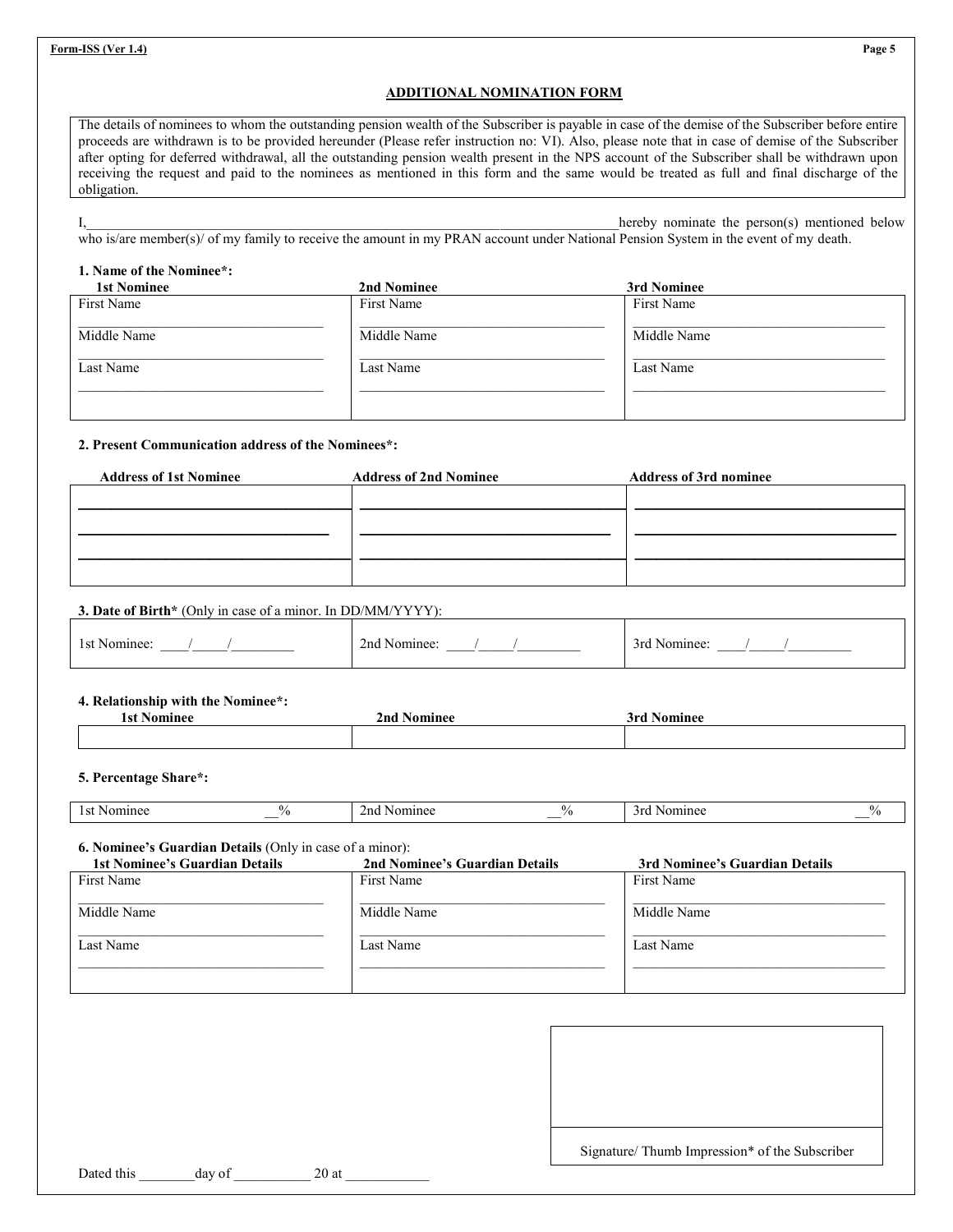| TO BE FILLED/ATTESTED BY POP-SP/DDO                                                                                 |                                                                                                                                                                                                                       |
|---------------------------------------------------------------------------------------------------------------------|-----------------------------------------------------------------------------------------------------------------------------------------------------------------------------------------------------------------------|
| confirmed by him / her.                                                                                             | Certified that the above declaration and nomination details has been signed / thumb impressed before me by<br>Sh/Smt/Ms. after he / she has read the entries / entries have been read over to him / her by me and got |
|                                                                                                                     |                                                                                                                                                                                                                       |
|                                                                                                                     |                                                                                                                                                                                                                       |
| Rubber stamp of the POP-SP/DDO                                                                                      | Signature of the Authorised Person                                                                                                                                                                                    |
| POP-SP/DDO Registration Number                                                                                      | Designation of the Authorised Person :                                                                                                                                                                                |
| (Allotted by CRA)                                                                                                   |                                                                                                                                                                                                                       |
|                                                                                                                     | POP-SP/DDO Office Name                                                                                                                                                                                                |
|                                                                                                                     |                                                                                                                                                                                                                       |
|                                                                                                                     |                                                                                                                                                                                                                       |
|                                                                                                                     |                                                                                                                                                                                                                       |
|                                                                                                                     | POP/POP-SP/PAO/DTO/DTA/PrAO Registration Number                                                                                                                                                                       |
|                                                                                                                     |                                                                                                                                                                                                                       |
|                                                                                                                     |                                                                                                                                                                                                                       |
|                                                                                                                     |                                                                                                                                                                                                                       |
|                                                                                                                     |                                                                                                                                                                                                                       |
|                                                                                                                     |                                                                                                                                                                                                                       |
| Date:<br>TO BE FILLED/ATTESTED BY POP/POP SP/PAO/DTO/DTA<br>PrAO<br>Rubber Stamp of the POP/POP-SP/PAO/DTO/DTA/PrAO |                                                                                                                                                                                                                       |

**Form-ISS (Ver 1.4) Page 6**